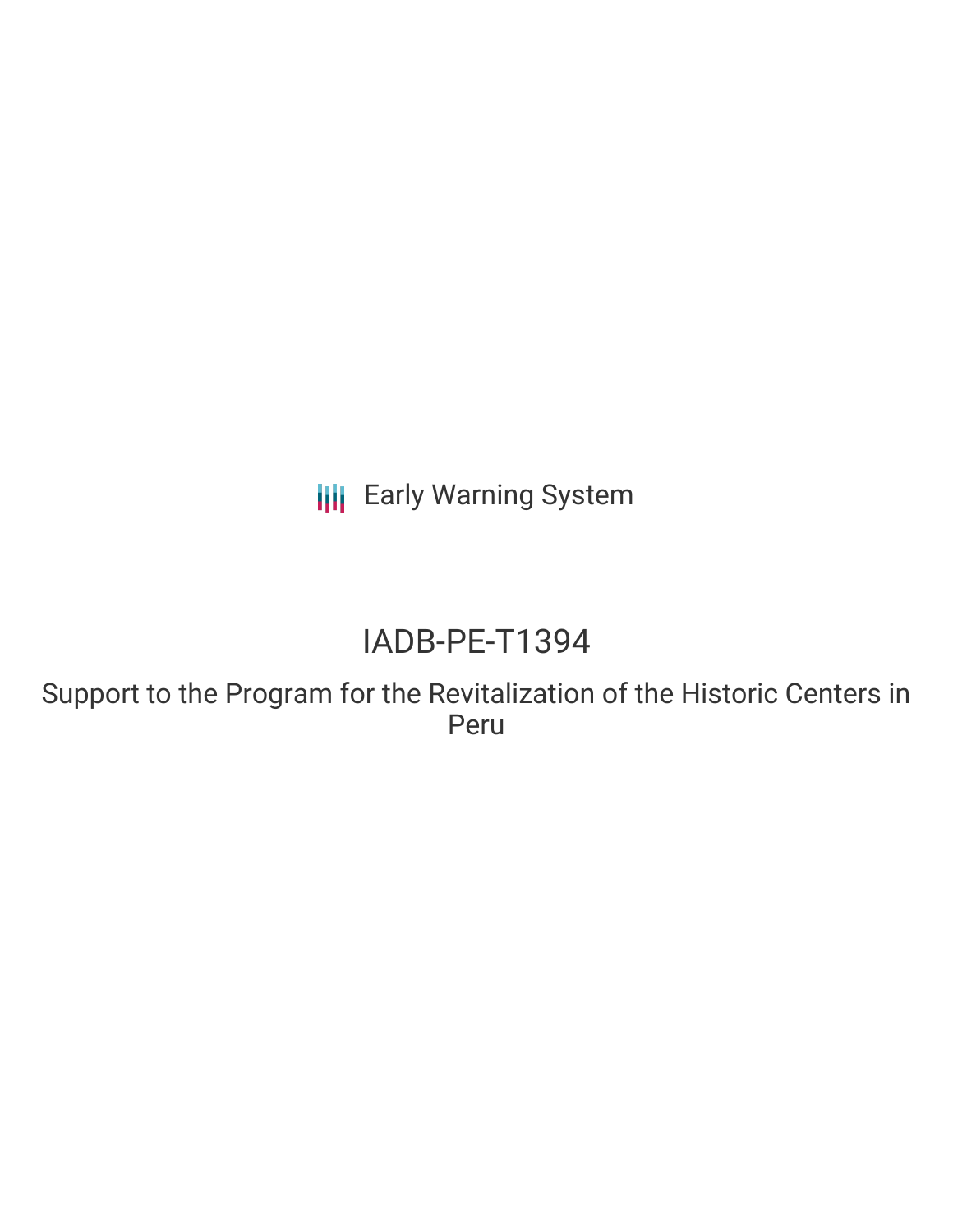

### **Quick Facts**

| <b>Countries</b>               | Peru                                   |
|--------------------------------|----------------------------------------|
| <b>Financial Institutions</b>  | Inter-American Development Bank (IADB) |
| <b>Status</b>                  | Active                                 |
| <b>Bank Risk Rating</b>        | U                                      |
| <b>Voting Date</b>             | 2018-12-10                             |
| <b>Borrower</b>                | Government of Peru                     |
| <b>Sectors</b>                 | <b>Technical Cooperation</b>           |
| <b>Investment Type(s)</b>      | Grant                                  |
| <b>Investment Amount (USD)</b> | $$0.40$ million                        |
| <b>Project Cost (USD)</b>      | $$0.40$ million                        |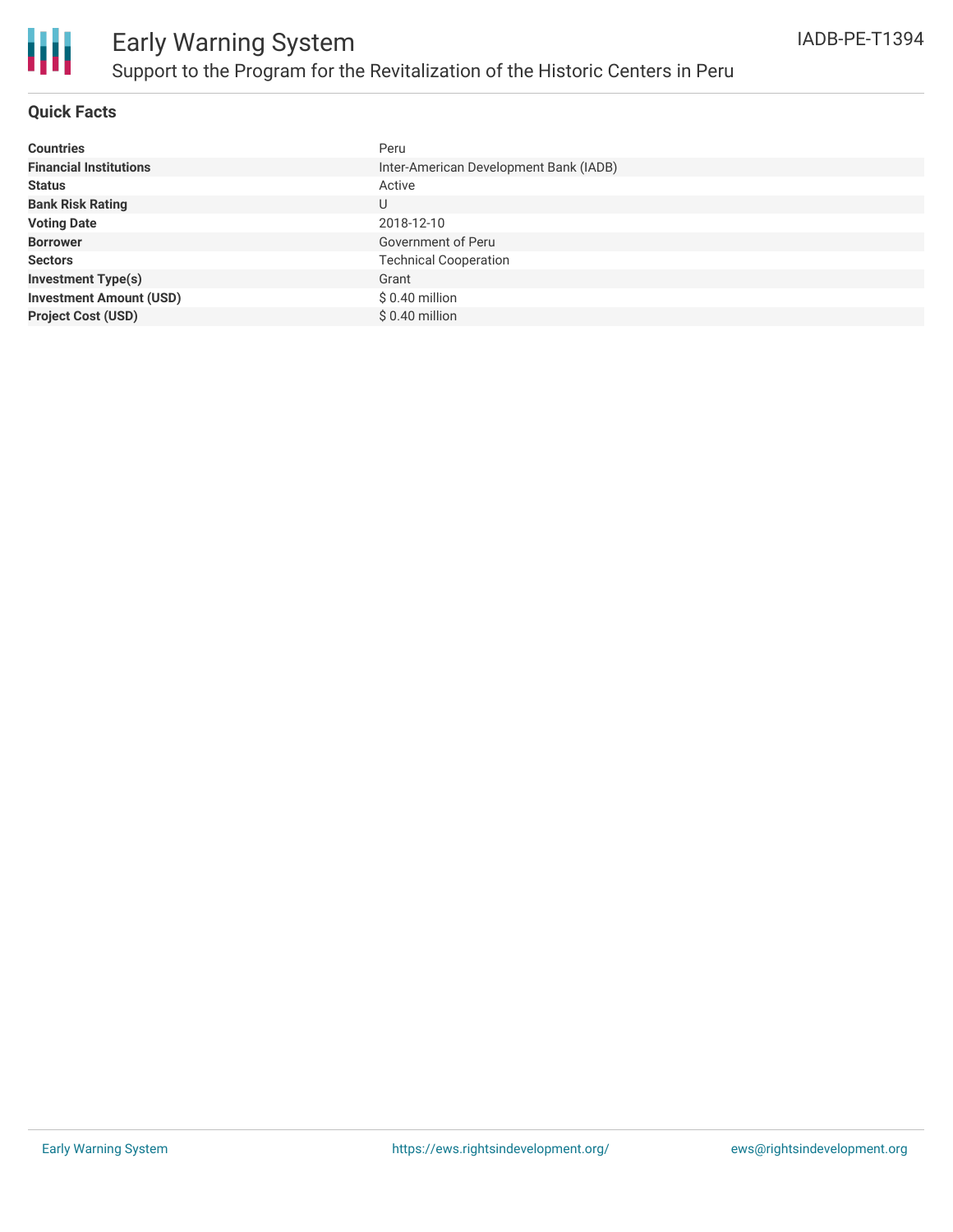

### **Project Description**

According to the bank, the general objective of this Technical Cooperation is to contribute to the Revitalization of the Priority Historic Centers (CH) of Peru. The Government of Peru has designed a Program that aims, through strategic projects of infrastructure rehabilitation and economic revitalization, to reverse the process of deterioration that currently affects the CH of the country and mitigate, based on measures for urban resilience, the effects caused by climate change in them. The specific objectives of the cooperation are the following: (i) to support the realization of the feasibility studies required by the Government to make the Program viable; (ii) support the development of instruments required for the preparation and management of the Program; (iii) develop pre-feasibility studies of priority projects in participating cities.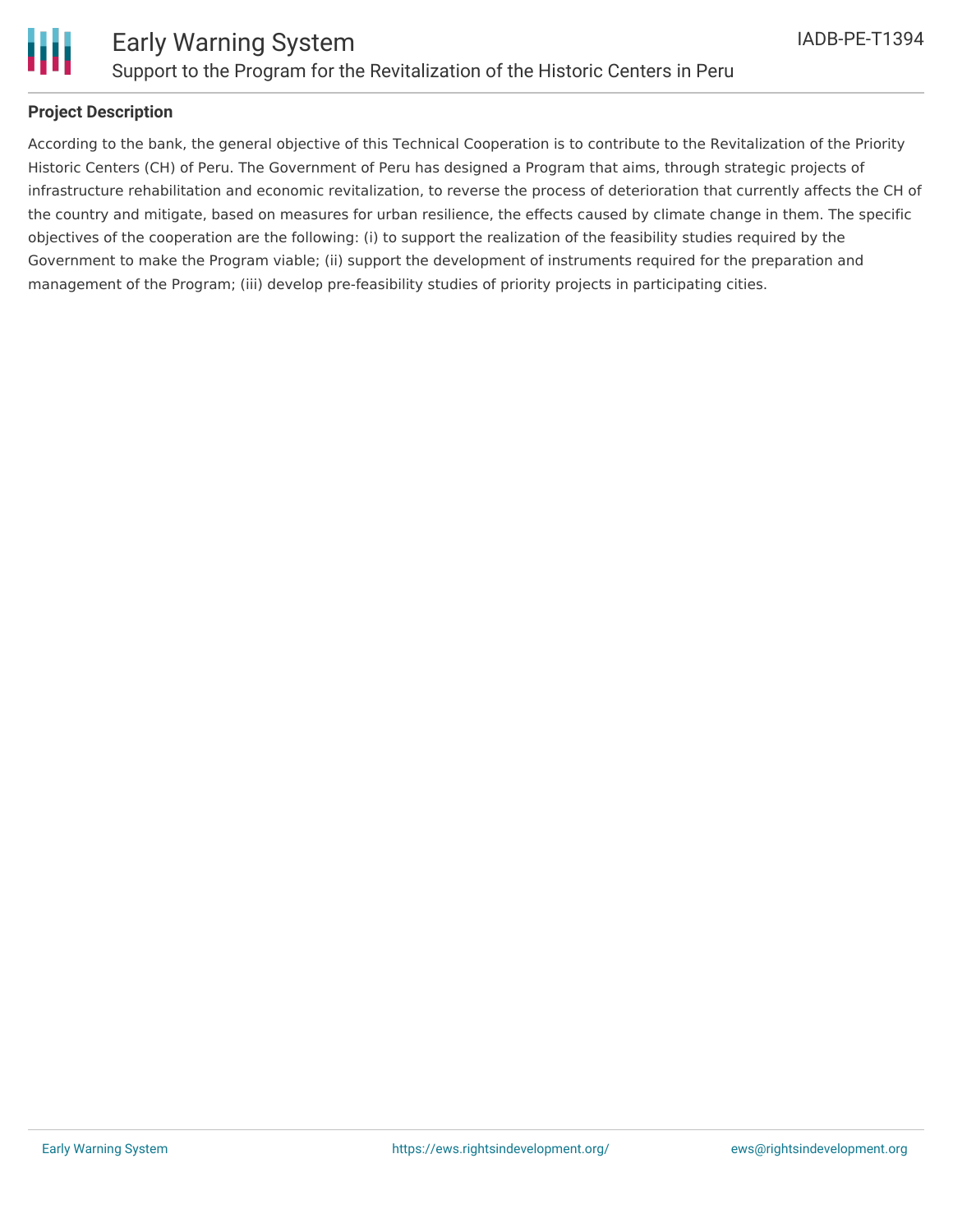

## Early Warning System Support to the Program for the Revitalization of the Historic Centers in Peru

### **Investment Description**

• Inter-American Development Bank (IADB)